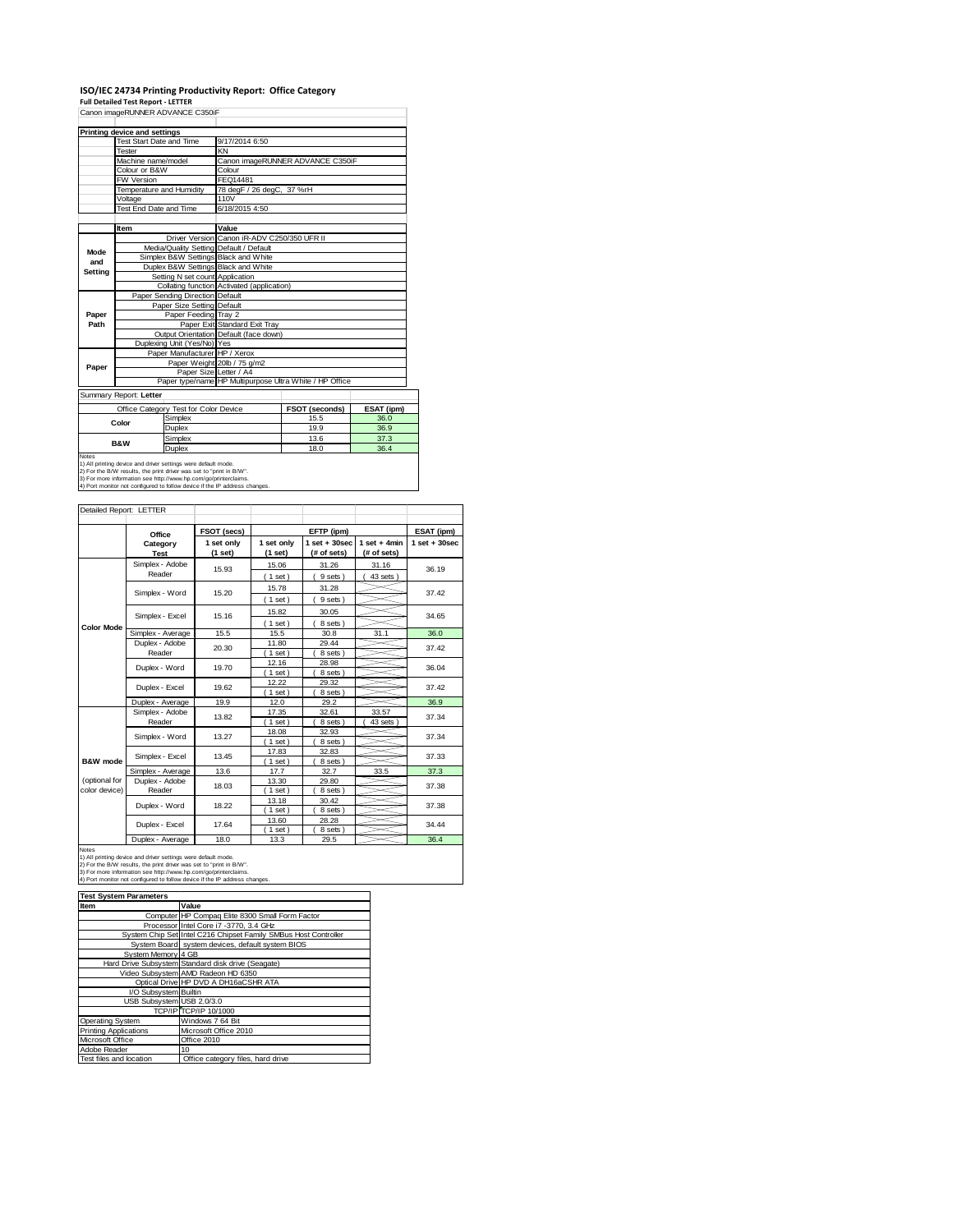## **ISO/IEC 24734 Printing Productivity Report: Office Category Full Detailed Test Report ‐ A4** Canon imageRUNNER ADVANCE C350iF

|                                       | Printing device and settings            |                               |                                             |                                                         |                   |
|---------------------------------------|-----------------------------------------|-------------------------------|---------------------------------------------|---------------------------------------------------------|-------------------|
|                                       | Test Start Date and Time                |                               | 9/17/2014 6:50                              |                                                         |                   |
|                                       | <b>Tester</b>                           |                               | KN                                          |                                                         |                   |
|                                       | Machine name/model                      |                               |                                             | Canon imageRUNNER ADVANCE C350iF                        |                   |
|                                       | Colour or B&W                           |                               | Colour                                      |                                                         |                   |
|                                       | FW Version                              |                               | FEQ14481                                    |                                                         |                   |
|                                       | Temperature and Humidity                |                               | 78 degF / 26 degC, 37 %rH                   |                                                         |                   |
|                                       | Voltage                                 |                               | 110V                                        |                                                         |                   |
|                                       | Test End Date and Time                  |                               | 6/18/2015 4:50                              |                                                         |                   |
|                                       |                                         |                               |                                             |                                                         |                   |
|                                       | Item                                    |                               | Value                                       |                                                         |                   |
|                                       |                                         |                               | Driver Version Canon iR-ADV C250/350 UFR II |                                                         |                   |
|                                       | Media/Quality Setting Default / Default |                               |                                             |                                                         |                   |
| Mode<br>and                           | Simplex B&W Settings Black and White    |                               |                                             |                                                         |                   |
| Setting                               | Duplex B&W Settings Black and White     |                               |                                             |                                                         |                   |
|                                       | Setting N set count Application         |                               |                                             |                                                         |                   |
|                                       |                                         |                               | Collating function Activated (application)  |                                                         |                   |
|                                       | Paper Sending Direction Default         |                               |                                             |                                                         |                   |
|                                       | Paper Size Setting Default              |                               |                                             |                                                         |                   |
| Paper                                 | Paper Feeding Tray 2                    |                               |                                             |                                                         |                   |
| Path                                  |                                         |                               | Paper Exit Standard Exit Tray               |                                                         |                   |
|                                       |                                         |                               | Output Orientation Default (face down)      |                                                         |                   |
|                                       |                                         | Duplexing Unit (Yes/No) Yes   |                                             |                                                         |                   |
|                                       |                                         | Paper Manufacturer HP / Xerox |                                             |                                                         |                   |
| Paper                                 |                                         |                               | Paper Weight 20lb / 75 g/m2                 |                                                         |                   |
|                                       | Paper Size Letter / A4                  |                               |                                             |                                                         |                   |
|                                       |                                         |                               |                                             | Paper type/name HP Multipurpose Ultra White / HP Office |                   |
| Summary Report: A4                    |                                         |                               |                                             |                                                         |                   |
| Office Category Test for Color Device |                                         |                               |                                             | <b>FSOT (seconds)</b>                                   | <b>ESAT (ipm)</b> |
| Simplex<br>Colour<br>Duplex           |                                         |                               | 16.0                                        | 34.9                                                    |                   |
|                                       |                                         |                               | 20.5                                        | 34.9                                                    |                   |
|                                       |                                         | Simplex                       |                                             | 13.9                                                    | 35.3              |
|                                       | <b>B&amp;W</b>                          | Duplex                        |                                             | 18.6                                                    | 35.3              |
| <b>Notes</b>                          |                                         |                               |                                             |                                                         |                   |

Notes<br>1) All printing device and driver settings were default mode.<br>2) For the B/W results, the print driver was set to "print in B/W".<br>3) For more information see http://www.hp.com/go/printerclaims.<br>4) Port monitor not co

| Detailed Report: A4            |                           |                       |                       |                                  |                               |                   |
|--------------------------------|---------------------------|-----------------------|-----------------------|----------------------------------|-------------------------------|-------------------|
|                                | Office                    | FSOT (secs)           |                       | EFTP (ipm)                       |                               | ESAT (ipm)        |
|                                | Category<br><b>Test</b>   | 1 set only<br>(1 set) | 1 set only<br>(1 set) | $1$ set $+30$ sec<br>(# of sets) | $1$ set + 4min<br>(# of sets) | $1$ set $+30$ sec |
|                                | Simplex - Adobe<br>Reader | 16.33                 | 14.69<br>(1 set)      | 30.06<br>8 sets                  | 27.70<br>41 sets              | 35.38             |
|                                | Simplex - Word            | 15.67                 | 15.31<br>$1$ set)     | 30.39<br>8 sets)                 |                               | 35.38             |
| Colour                         | Simplex - Excel           | 15.74                 | 15.23<br>$1$ set)     | 29.54<br>8 sets                  |                               | 34.14             |
| Mode                           | Simplex - Average         | 16.0                  | 15.0                  | 29.9                             | 27.7                          | 34.9              |
|                                | Duplex - Adobe<br>Reader  | 20.83                 | 11.52<br>$1$ set)     | 28.06<br>8 sets)                 |                               | 35.38             |
|                                | Duplex - Word             | 20.33                 | 11.80<br>$1$ set)     | 26.94<br>8 sets                  |                               | 34.14             |
|                                | Duplex - Excel            | 20.23                 | 11.86<br>$1$ set)     | 28.34<br>8 sets)                 |                               | 35.38             |
|                                | Duplex - Average          | 20.5                  | 11.7                  | 27.7                             |                               | 34.9              |
|                                | Simplex - Adobe<br>Reader | 14.21                 | 16.88<br>1 set        | 31.06<br>8 sets                  | 32.24<br>41 sets              | 35.34             |
|                                | Simplex - Word            | 13.69                 | 17.52<br>$1$ set)     | 31.35<br>8 sets)                 |                               | 35.34             |
| B&W mode                       | Simplex - Excel           | 13.73                 | 17.47<br>$1$ set)     | 31.28<br>8 sets)                 |                               | 35.34             |
|                                | Simplex - Average         | 13.9                  | 17.2                  | 31.2                             | 32.2                          | 35.3              |
| (optional for<br>color device) | Duplex - Adobe<br>Reader  | 18.67                 | 12.84<br>$1$ set)     | 28.70<br>8 sets)                 |                               | 35.36             |
|                                | Duplex - Word             | 18.89                 | 12.70<br>$1$ set)     | 29.22<br>8 sets)                 |                               | 35.36             |
|                                | Duplex - Excel            | 18.21                 | 13.16<br>$1$ set)     | 28.08<br>8 sets)                 |                               | 35.36             |
|                                | Duplex - Average          | 18.6                  | 12.9                  | 28.6                             |                               | 35.3              |

Notes<br>1) All printing device and driver settings were default mode.<br>2) For the B/W results, the print driver was set to "print in B/W".<br>3) For more information see http://www.hp.com/go/printerclaims.<br>4) Port monitor not co

| <b>Test System Parameters</b> |                                                                 |
|-------------------------------|-----------------------------------------------------------------|
| Item                          | Value                                                           |
|                               | Computer HP Compaq Elite 8300 Small Form Factor                 |
|                               | Processor Intel Core i7 -3770, 3.4 GHz                          |
|                               | System Chip Set Intel C216 Chipset Family SMBus Host Controller |
|                               | System Board system devices, default system BIOS                |
| System Memory 4 GB            |                                                                 |
|                               | Hard Drive Subsystem Standard disk drive (Seagate)              |
|                               | Video Subsystem AMD Radeon HD 6350                              |
|                               | Optical Drive HP DVD A DH16aCSHR ATA                            |
| I/O Subsystem Builtin         |                                                                 |
| USB Subsystem USB 2.0/3.0     |                                                                 |
|                               | TCP/IP TCP/IP 10/1000                                           |
| Operating System              | Windows 7 64 Bit                                                |
| <b>Printing Applications</b>  | Microsoft Office 2010                                           |
| Microsoft Office              | Office 2010                                                     |
| Adobe Reader                  | $10^{1}$                                                        |
| Test files and location       | Office category files, hard drive                               |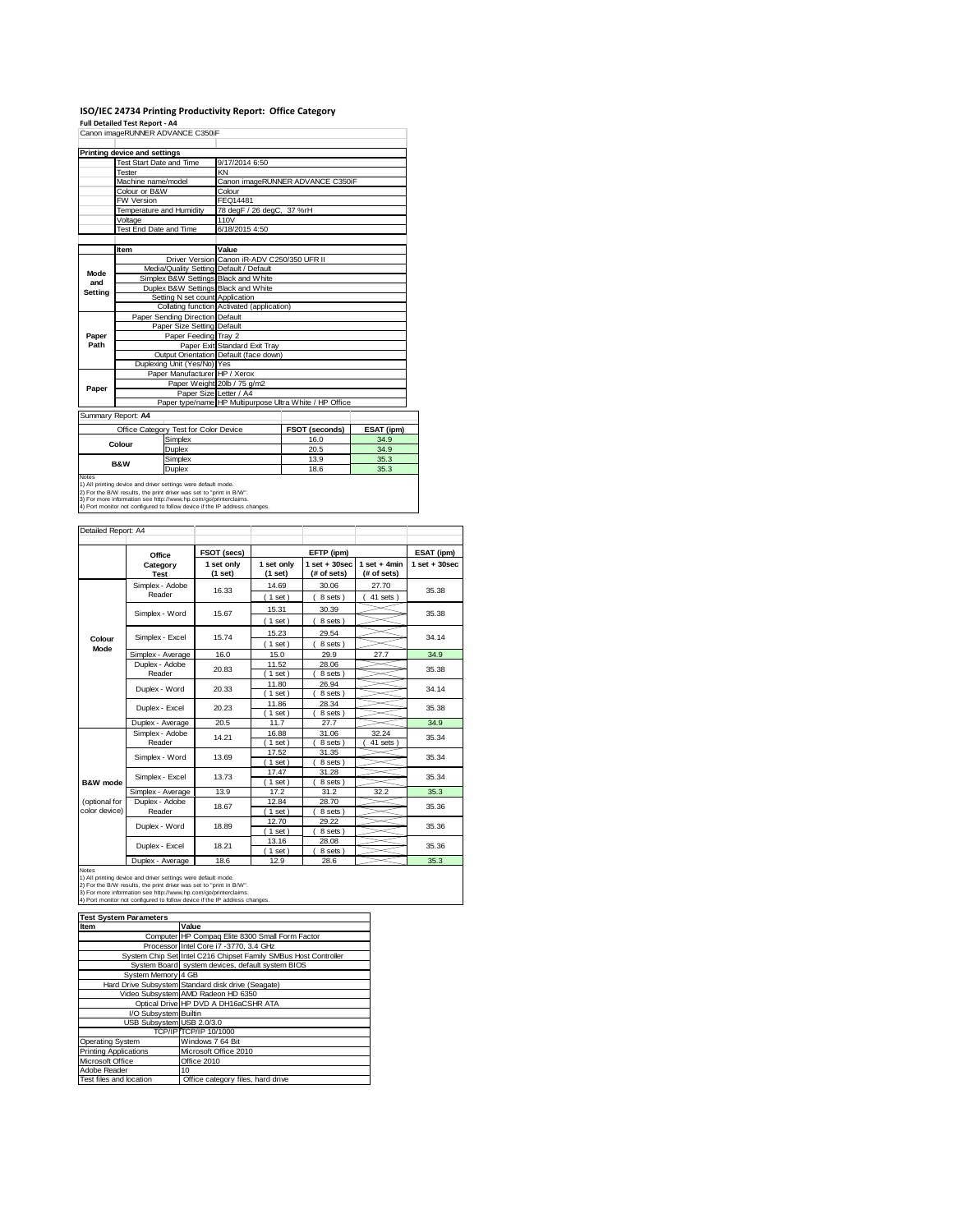## ISO/IEC 17629 First Print Out Time Report: Office Category<br>Full Detailed Test Report - LETTER<br>Canon imageRUNNER ADVANCE C350IF

|             | Printing device and settings |                                  |
|-------------|------------------------------|----------------------------------|
|             | Test Start Date and Time     | 9/17/2014 6:50                   |
|             | Tester                       | KN                               |
|             | Machine name/model           | Canon imageRUNNER ADVANCE C350iF |
|             | Colour or B&W                | Colour                           |
|             | <b>FW Version</b>            | FEQ14481                         |
|             | Configuration (options)      | Default                          |
|             | Controller                   | <b>Unknown</b>                   |
|             | Printing device page count   | Not Specified                    |
|             | Printing supplies page count | Not Specified                    |
|             | Temperature and Humidity     | 76 degF / 24 degC, 44 %rH        |
|             | Voltage                      | <b>110V</b>                      |
|             | Test End Date and Time       | 8/6/2015 10:42                   |
|             |                              |                                  |
|             | Item                         | Value                            |
| <b>Mode</b> | PDL and driver version       | Canon iR-ADV C250/350 UFR II     |
| and         | Print Quality mode           | default                          |
| Setting     | <b>B&amp;W</b> settings      | default                          |
|             | Paper feed orientation       | Short Edge                       |
| Paper       | Paper type setting           | default                          |
|             | Paper feeding                | Standard cassette                |
|             | Paper exit                   | Standard exit tray               |
| Paper Path  | Output orientation           | default (face up or face down)   |

**ISO First Page Out Time Summary Report: Office Category**

|                                                                                                                                                                                                                                                                                       | <b>FPOT from Ready (seconds)</b>                                                       |
|---------------------------------------------------------------------------------------------------------------------------------------------------------------------------------------------------------------------------------------------------------------------------------------|----------------------------------------------------------------------------------------|
| Simplex                                                                                                                                                                                                                                                                               | 10.46                                                                                  |
| Duplex                                                                                                                                                                                                                                                                                | 16.30                                                                                  |
| Simplex                                                                                                                                                                                                                                                                               | 8.48                                                                                   |
| Duplex                                                                                                                                                                                                                                                                                | 14.62                                                                                  |
| 1) All printing device and driver settings were default mode.<br>2) For the B/W results, the print driver was set to "print in B/W".<br>3) For more information see http://www.hp.com/go/printerclaims.<br>4) Port monitor not configured to follow device if the IP address changes. |                                                                                        |
|                                                                                                                                                                                                                                                                                       | Summary Report: Letter<br>5) Page counts were collected after completion of the tests. |

|                                | ISO First Page Out Time Report: Office Category |                   |                    |                              |                      |                   |
|--------------------------------|-------------------------------------------------|-------------------|--------------------|------------------------------|----------------------|-------------------|
| <b>Detailed Report: LETTER</b> |                                                 |                   |                    |                              |                      |                   |
|                                |                                                 | Word<br>(seconds) | Excel<br>(seconds) | Adobe<br>Reader<br>(seconds) | Average<br>(seconds) | <b>Delay Time</b> |
|                                | FPOT from Ready - Simplex                       | 10.17             | 10.39              | 10.82                        | 10.46                | 48 Seconds        |
|                                | FPOT from Ready - Duplex                        | 15.97             | 16.18              | 16.73                        | 16.3                 | 48 Seconds        |
| <b>Color Mode</b>              | FPOT from Sleep - Simplex                       |                   |                    | 23.90                        |                      | 300 Minutes       |
|                                | Recovery Time                                   |                   |                    | 13.1                         |                      |                   |
|                                | FPOT from Off - Simplex                         |                   |                    | 76.36                        |                      |                   |
|                                | Warm-up Time                                    |                   |                    | 65.54                        |                      |                   |
|                                | FPOT from Ready - Simplex                       | 8.20              | 8.51               | 8.72                         | 8.48                 | 48 Seconds        |
|                                | FPOT from Ready - Duplex                        | 14.36             | 14.51              | 14.97                        | 14.62                | 48 Seconds        |
| <b>B&amp;W Mode</b>            | FPOT from Sleep - Simplex                       |                   |                    | 23.64                        |                      | 300 Minutes       |
|                                | Recovery Time                                   |                   |                    | 14.9                         |                      |                   |
|                                | FPOT from Off - Simplex                         |                   |                    | 31.52                        |                      |                   |
|                                | Warm-up Time                                    |                   |                    | 22.80                        |                      |                   |

Notes<br>1) All printing device and driver settings were default mode.<br>2) For the B/W results, the print driver was set to "print in B/W".<br>3) For more information see http://www.hp.com/go/printerclaims.<br>4) Port monitor not co

|                                  | <b>Test System Parameters</b> |                                                       |
|----------------------------------|-------------------------------|-------------------------------------------------------|
|                                  | Item                          | Value                                                 |
|                                  | Computer                      | HP Compag Elite 8300 Small Form Factor                |
|                                  | Processor                     | Intel Core i7 -3770, 3.4 GHz                          |
|                                  | System Chip Set               | Intel C216 Chipset Family SMBus Host Controller       |
|                                  | System Board                  | system devices, default system BIOS                   |
| Test                             | System Memory                 | 4 GB                                                  |
| System                           | <b>Hard Drive Subsystem</b>   | Standard disk drive (Seagate)                         |
|                                  | Video Subsystem               | AMD Radeon HD 6350                                    |
|                                  | <b>Optical Drive</b>          | HP DVD A DH16aCSHR ATA                                |
|                                  | I/O Subsystem                 | <b>Builtin</b>                                        |
|                                  | <b>USB Subsystem</b>          | USB 2.0/3.0                                           |
| Printing<br>Device<br>Connection | TCP/IP                        | 10/1000                                               |
|                                  | <b>Operating System</b>       | Windows 7 Business/Ultimate, 64 bit, Build 7601, SP 1 |
|                                  |                               | Microsoft Office 2010 SP2                             |
| Software                         | <b>Printing Applications</b>  | Adobe Reader 10.1.4                                   |
|                                  | <b>Print Driver</b>           | Canon iR-ADV C250/350 UFR II                          |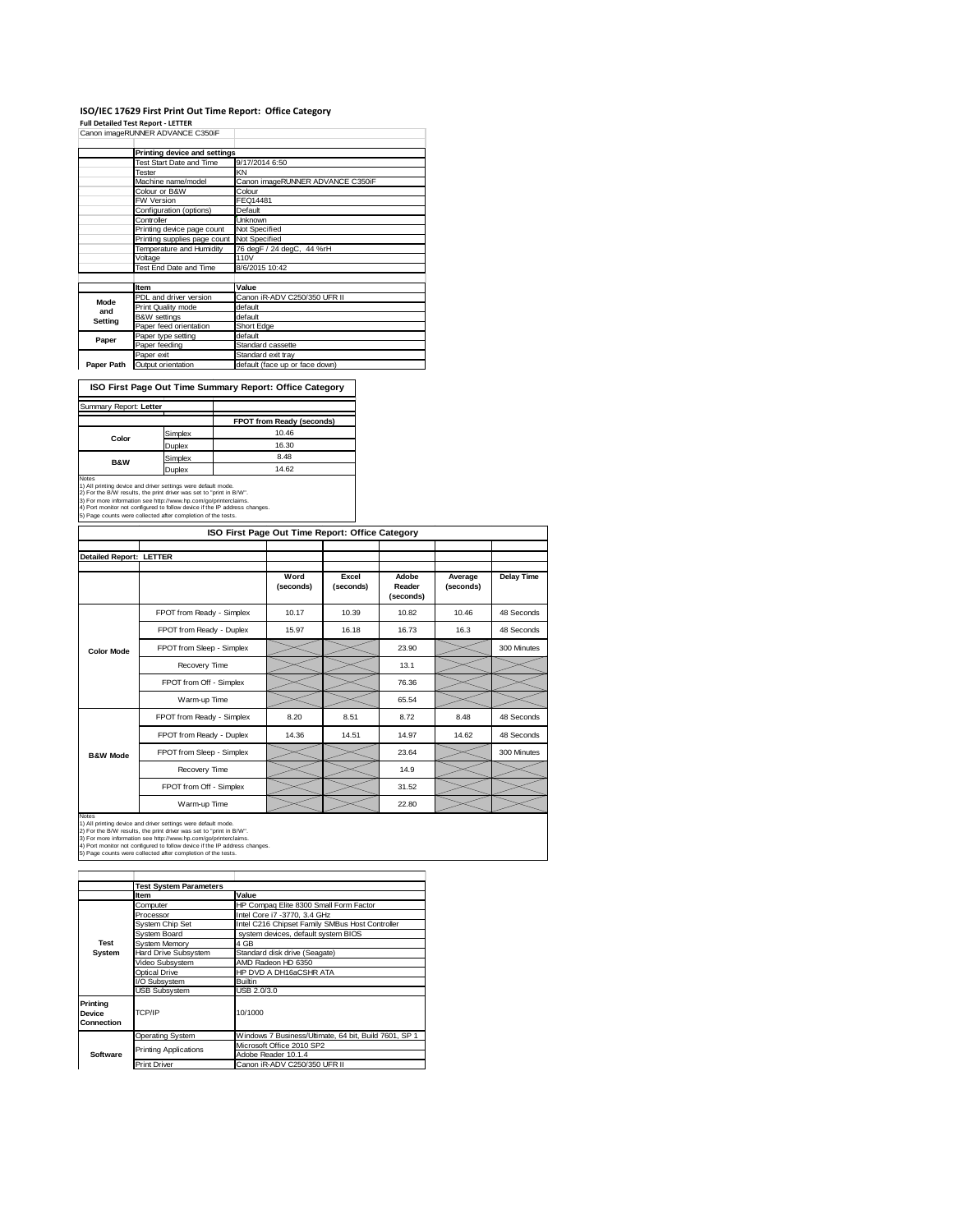#### **ISO/IEC 17629 First Print Out Time Report: Office Category**

**Full Detailed Test Report ‐ A4** Canon imageRUNNER ADVANCE C350iF

|             | Printing device and settings |                                  |
|-------------|------------------------------|----------------------------------|
|             | Test Start Date and Time     | 9/17/2014 6:50                   |
|             | Tester                       | KN                               |
|             | Machine name/model           | Canon imageRUNNER ADVANCE C350iF |
|             | Colour or B&W                | Colour                           |
|             | FW Version                   | FEQ14481                         |
|             | Configuration (options)      | Default                          |
|             | Controller                   | <b>Unknown</b>                   |
|             | Printing device page count   | Not Specified                    |
|             | Printing supplies page count | Not Specified                    |
|             | Temperature and Humidity     | 76 degF / 24 degC, 44 %rH        |
|             | Voltage                      | 110V                             |
|             | Test End Date and Time       | 8/6/2015 10:42                   |
|             |                              |                                  |
|             | Item                         | Value                            |
| <b>Mode</b> | PDL and driver version       | Canon iR-ADV C250/350 UFR II     |
| and         | Print Quality mode           | default                          |
| Setting     | <b>B&amp;W</b> settings      | default                          |
|             | Paper feed orientation       | Short Edge                       |
| Paper       | Paper type setting           | default                          |
|             | Paper feeding                | Standard cassette                |
|             | Paper exit                   | Standard exit tray               |
| Paper Path  | Output orientation           | default (face up or face down)   |

**ISO First Page Out Time Summary Report: Office Category**

| Summary Report: A4 |         |                           |
|--------------------|---------|---------------------------|
|                    |         |                           |
|                    |         | FPOT from Ready (seconds) |
| Colour             | Simplex | 10.58                     |
|                    | Duplex  | 16.66                     |
| <b>B&amp;W</b>     | Simplex | 8.64                      |
|                    | Duplex  | 15.06                     |
|                    |         |                           |

Notes<br>1) All printing device and driver settings were default mode.<br>2) For the B/W results, the print driver was set to "print in B/W".<br>3) For more information see http://www.hp.com/go/printerclaims.<br>4) Port monitor not co

| ISO First Page Out Time Report: Office Category |                           |                   |                    |                              |                      |             |
|-------------------------------------------------|---------------------------|-------------------|--------------------|------------------------------|----------------------|-------------|
| Detailed Report: A4                             |                           |                   |                    |                              |                      |             |
|                                                 |                           |                   |                    |                              |                      |             |
|                                                 |                           | Word<br>(seconds) | Excel<br>(seconds) | Adobe<br>Reader<br>(seconds) | Average<br>(seconds) | Delay Time  |
|                                                 | FPOT from Ready - Simplex | 10.29             | 10.51              | 10.94                        | 10.58                | 48 Seconds  |
|                                                 | FPOT from Ready - Duplex  | 16.21             | 16.36              | 17.39                        | 16.66                | 48 Seconds  |
| <b>Colour Mode</b>                              | FPOT from Sleep - Simplex |                   |                    | 24.12                        |                      | 300 Minutes |
|                                                 | Recovery Time             |                   |                    | 13.2                         |                      |             |
|                                                 | FPOT from Off - Simplex   |                   |                    | 26.01                        |                      |             |
|                                                 | Warm-up Time              |                   |                    | 15.07                        |                      |             |
|                                                 | FPOT from Ready - Simplex | 8.42              | 8.60               | 8.90                         | 8.64                 | 48 Seconds  |
|                                                 | FPOT from Ready - Duplex  | 14.59             | 15.48              | 15.10                        | 15.06                | 48 Seconds  |
| <b>B&amp;W Mode</b>                             | FPOT from Sleep - Simplex |                   |                    | 23.35                        |                      | 300 Minutes |
|                                                 | Recovery Time             |                   |                    | 14.5                         |                      |             |
|                                                 | FPOT from Off - Simplex   |                   |                    | 22.24                        |                      |             |
|                                                 | Warm-up Time              |                   |                    | 13.34                        |                      |             |

Notes<br>1) All printing device and driver settings were default mode.<br>2) For the B/W results, the print driver was set to "print in B/W".<br>3) For more information see http://www.hp.com/go/printerclaims.<br>4) Port monitor not co

|                                  | <b>Test System Parameters</b> |                                                       |
|----------------------------------|-------------------------------|-------------------------------------------------------|
|                                  | <b>Item</b>                   | Value                                                 |
|                                  | Computer                      | HP Compaq Elite 8300 Small Form Factor                |
|                                  | Processor                     | Intel Core i7 -3770, 3.4 GHz                          |
|                                  | System Chip Set               | Intel C216 Chipset Family SMBus Host Controller       |
|                                  | System Board                  | system devices, default system BIOS                   |
| Test                             | System Memory                 | 4 GB                                                  |
| System                           | <b>Hard Drive Subsystem</b>   | Standard disk drive (Seagate)                         |
|                                  | Video Subsystem               | AMD Radeon HD 6350                                    |
|                                  | Optical Drive                 | HP DVD A DH16aCSHR ATA                                |
|                                  | I/O Subsystem                 | <b>Builtin</b>                                        |
|                                  | <b>USB Subsystem</b>          | USB 2.0/3.0                                           |
| Printina<br>Device<br>Connection | TCP/IP                        | 10/1000                                               |
|                                  | <b>Operating System</b>       | Windows 7 Business/Ultimate, 64 bit, Build 7601, SP 1 |
|                                  | <b>Printing Applications</b>  | Microsoft Office 2010 SP2                             |
| Software                         |                               | Adobe Reader 10.1.4                                   |
|                                  | <b>Print Driver</b>           | Canon iR-ADV C250/350 UFR II                          |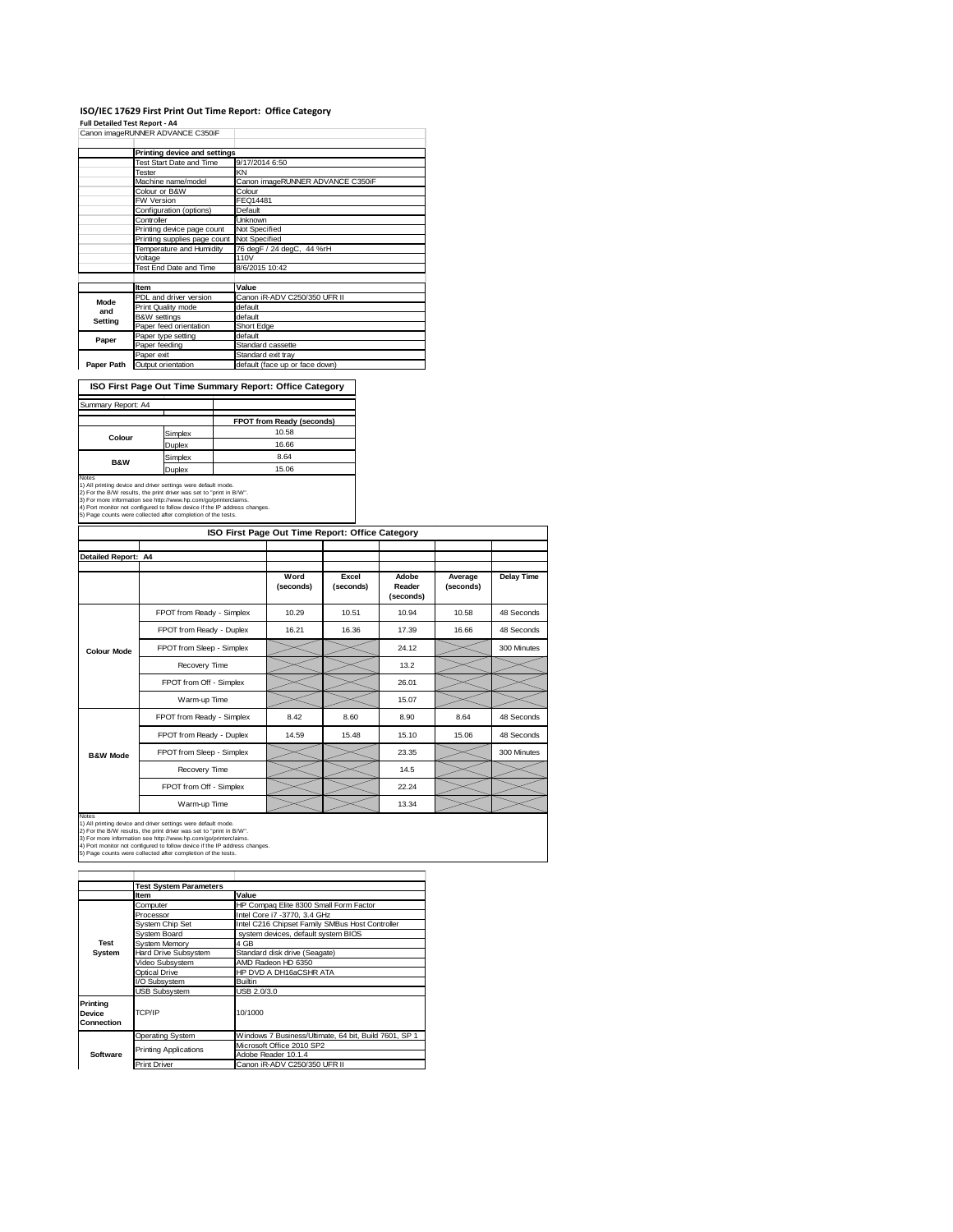# **ISO/IEC 29183 Copy Productivity Report Full Detailed Test Report ‐ LETTER** Canon imageRUNNER ADVANCE C350iF

| <b>Machine Setup Information</b><br>Test Start Date and Time 9/17/2014 8:55<br><b>Tester KN</b><br>Machine name/model Canon imageRUNNER ADVANCE C350iF<br>Colour or B&W Colour<br>FW Version FEQ14481<br>Configuration (options) Not Specified<br>Temperature and Humidity 76 degF / 24 degC, 39 %rH<br>Test End Date and Time: 8/13/2015 14:19<br>Pre-set Item<br><b>Pre-set Value</b><br>Output Resolution Default<br>Output Quality Default<br><b>Mode</b><br>Copying Mode Colour for Colour and B&W for B&W<br>Auto Density Adjustment Default<br>Collating function Set in Control Panel<br>Paper Sending Direction Default<br>Paper<br>Paper Type Setting Default<br>Paper Feeding Tray 2<br>Paper<br>Paper Exit Default<br>Path<br>Face Up Exit Default (face down)<br>Fixing Capability Default<br>Image Quality Stability Default<br>Temporary<br>Stop<br>Capacity of Paper Default<br>Others None<br>Paper Manufacturer HP / Xerox<br>Paper Weight 20lb / 75 g/m2<br>Paper<br>Paper Size Letter / A4<br>Paper type/name HP Multipurpose Ultra White / HP Office |  |  |
|---------------------------------------------------------------------------------------------------------------------------------------------------------------------------------------------------------------------------------------------------------------------------------------------------------------------------------------------------------------------------------------------------------------------------------------------------------------------------------------------------------------------------------------------------------------------------------------------------------------------------------------------------------------------------------------------------------------------------------------------------------------------------------------------------------------------------------------------------------------------------------------------------------------------------------------------------------------------------------------------------------------------------------------------------------------------------|--|--|
|                                                                                                                                                                                                                                                                                                                                                                                                                                                                                                                                                                                                                                                                                                                                                                                                                                                                                                                                                                                                                                                                           |  |  |
|                                                                                                                                                                                                                                                                                                                                                                                                                                                                                                                                                                                                                                                                                                                                                                                                                                                                                                                                                                                                                                                                           |  |  |
|                                                                                                                                                                                                                                                                                                                                                                                                                                                                                                                                                                                                                                                                                                                                                                                                                                                                                                                                                                                                                                                                           |  |  |
|                                                                                                                                                                                                                                                                                                                                                                                                                                                                                                                                                                                                                                                                                                                                                                                                                                                                                                                                                                                                                                                                           |  |  |
|                                                                                                                                                                                                                                                                                                                                                                                                                                                                                                                                                                                                                                                                                                                                                                                                                                                                                                                                                                                                                                                                           |  |  |
|                                                                                                                                                                                                                                                                                                                                                                                                                                                                                                                                                                                                                                                                                                                                                                                                                                                                                                                                                                                                                                                                           |  |  |
|                                                                                                                                                                                                                                                                                                                                                                                                                                                                                                                                                                                                                                                                                                                                                                                                                                                                                                                                                                                                                                                                           |  |  |
|                                                                                                                                                                                                                                                                                                                                                                                                                                                                                                                                                                                                                                                                                                                                                                                                                                                                                                                                                                                                                                                                           |  |  |
|                                                                                                                                                                                                                                                                                                                                                                                                                                                                                                                                                                                                                                                                                                                                                                                                                                                                                                                                                                                                                                                                           |  |  |
|                                                                                                                                                                                                                                                                                                                                                                                                                                                                                                                                                                                                                                                                                                                                                                                                                                                                                                                                                                                                                                                                           |  |  |
|                                                                                                                                                                                                                                                                                                                                                                                                                                                                                                                                                                                                                                                                                                                                                                                                                                                                                                                                                                                                                                                                           |  |  |
|                                                                                                                                                                                                                                                                                                                                                                                                                                                                                                                                                                                                                                                                                                                                                                                                                                                                                                                                                                                                                                                                           |  |  |
|                                                                                                                                                                                                                                                                                                                                                                                                                                                                                                                                                                                                                                                                                                                                                                                                                                                                                                                                                                                                                                                                           |  |  |
|                                                                                                                                                                                                                                                                                                                                                                                                                                                                                                                                                                                                                                                                                                                                                                                                                                                                                                                                                                                                                                                                           |  |  |
|                                                                                                                                                                                                                                                                                                                                                                                                                                                                                                                                                                                                                                                                                                                                                                                                                                                                                                                                                                                                                                                                           |  |  |
|                                                                                                                                                                                                                                                                                                                                                                                                                                                                                                                                                                                                                                                                                                                                                                                                                                                                                                                                                                                                                                                                           |  |  |
|                                                                                                                                                                                                                                                                                                                                                                                                                                                                                                                                                                                                                                                                                                                                                                                                                                                                                                                                                                                                                                                                           |  |  |
|                                                                                                                                                                                                                                                                                                                                                                                                                                                                                                                                                                                                                                                                                                                                                                                                                                                                                                                                                                                                                                                                           |  |  |
|                                                                                                                                                                                                                                                                                                                                                                                                                                                                                                                                                                                                                                                                                                                                                                                                                                                                                                                                                                                                                                                                           |  |  |
|                                                                                                                                                                                                                                                                                                                                                                                                                                                                                                                                                                                                                                                                                                                                                                                                                                                                                                                                                                                                                                                                           |  |  |
|                                                                                                                                                                                                                                                                                                                                                                                                                                                                                                                                                                                                                                                                                                                                                                                                                                                                                                                                                                                                                                                                           |  |  |
|                                                                                                                                                                                                                                                                                                                                                                                                                                                                                                                                                                                                                                                                                                                                                                                                                                                                                                                                                                                                                                                                           |  |  |
|                                                                                                                                                                                                                                                                                                                                                                                                                                                                                                                                                                                                                                                                                                                                                                                                                                                                                                                                                                                                                                                                           |  |  |
|                                                                                                                                                                                                                                                                                                                                                                                                                                                                                                                                                                                                                                                                                                                                                                                                                                                                                                                                                                                                                                                                           |  |  |
|                                                                                                                                                                                                                                                                                                                                                                                                                                                                                                                                                                                                                                                                                                                                                                                                                                                                                                                                                                                                                                                                           |  |  |
|                                                                                                                                                                                                                                                                                                                                                                                                                                                                                                                                                                                                                                                                                                                                                                                                                                                                                                                                                                                                                                                                           |  |  |
|                                                                                                                                                                                                                                                                                                                                                                                                                                                                                                                                                                                                                                                                                                                                                                                                                                                                                                                                                                                                                                                                           |  |  |
|                                                                                                                                                                                                                                                                                                                                                                                                                                                                                                                                                                                                                                                                                                                                                                                                                                                                                                                                                                                                                                                                           |  |  |
|                                                                                                                                                                                                                                                                                                                                                                                                                                                                                                                                                                                                                                                                                                                                                                                                                                                                                                                                                                                                                                                                           |  |  |
|                                                                                                                                                                                                                                                                                                                                                                                                                                                                                                                                                                                                                                                                                                                                                                                                                                                                                                                                                                                                                                                                           |  |  |

| Summary Report: Letter                                                                                                                                                                                                                                                  |              |             |  |  |  |  |
|-------------------------------------------------------------------------------------------------------------------------------------------------------------------------------------------------------------------------------------------------------------------------|--------------|-------------|--|--|--|--|
|                                                                                                                                                                                                                                                                         | <b>SFCOT</b> | sESAT (ipm) |  |  |  |  |
| Color                                                                                                                                                                                                                                                                   | 7.5          | 37.4        |  |  |  |  |
| <b>B&amp;W</b>                                                                                                                                                                                                                                                          | 5.9          | 37.3        |  |  |  |  |
| <b>Notes</b><br>First Copy Out and Copy Speed measured using ISO/IEC 29183, excludes<br>information<br>set of test documents. For more<br>first<br>see<br>http://www.hp.com/go/printerclaims. Exact speed varies depending on the<br>system configuration and document. |              |             |  |  |  |  |

|                | Detailed Report: LETTER |              |         |             |                |             |  |
|----------------|-------------------------|--------------|---------|-------------|----------------|-------------|--|
|                |                         |              |         | sEFTP (ipm) |                |             |  |
|                | <b>Target</b>           | sFCOT (secs) | 1copy   | 1copy+30sec | 1copy+4minutes | sESAT (ipm) |  |
|                | A                       | 7.00         | 8.57    | 30.59       | 32.35          | 37.42       |  |
|                |                         |              |         | 24 sets     | 164 sets       |             |  |
|                | в                       | 7.40         | 8.11    | 30.66       |                | 37.43       |  |
|                |                         |              |         | 24 sets     |                |             |  |
| Color          | C                       | 7.85         | 7.63    | 30.70       |                | 37.42       |  |
|                |                         |              |         | 24 sets     |                |             |  |
| D              |                         | 7.56         | 7.94    | 30.32       |                | 37.42       |  |
|                |                         |              | 24 sets |             |                |             |  |
|                | Average                 | 7.5          | 8.0     | 30.5        | 32.3           | 37.4        |  |
|                | A                       | 5.52         | 10.86   | 31.50       | 33.93          | 37.36       |  |
|                |                         |              |         | 24 sets     | 165 sets       |             |  |
|                | B                       | 5.87         | 10.22   | 31.52       |                | 37.35       |  |
|                |                         |              |         | 24 sets     |                |             |  |
| <b>B&amp;W</b> | C                       | 6.27         | 9.56    | 31.68       |                | 37.38       |  |
|                |                         |              | 24 sets |             |                |             |  |
| D              |                         | 5.81         | 10.32   | 31.68       |                | 37.35       |  |
|                |                         |              | 24 sets |             |                |             |  |
|                | Average                 | 5.9          | 10.2    | 31.5        | 33.9           | 37.3        |  |

First Copy Out and Copy Speed measured using ISO/IEC 29183, excludes first set of test documents. For more information see<br>http://www.hp.com/go/printerclaims. Exact speed varies depending on the system configuration and do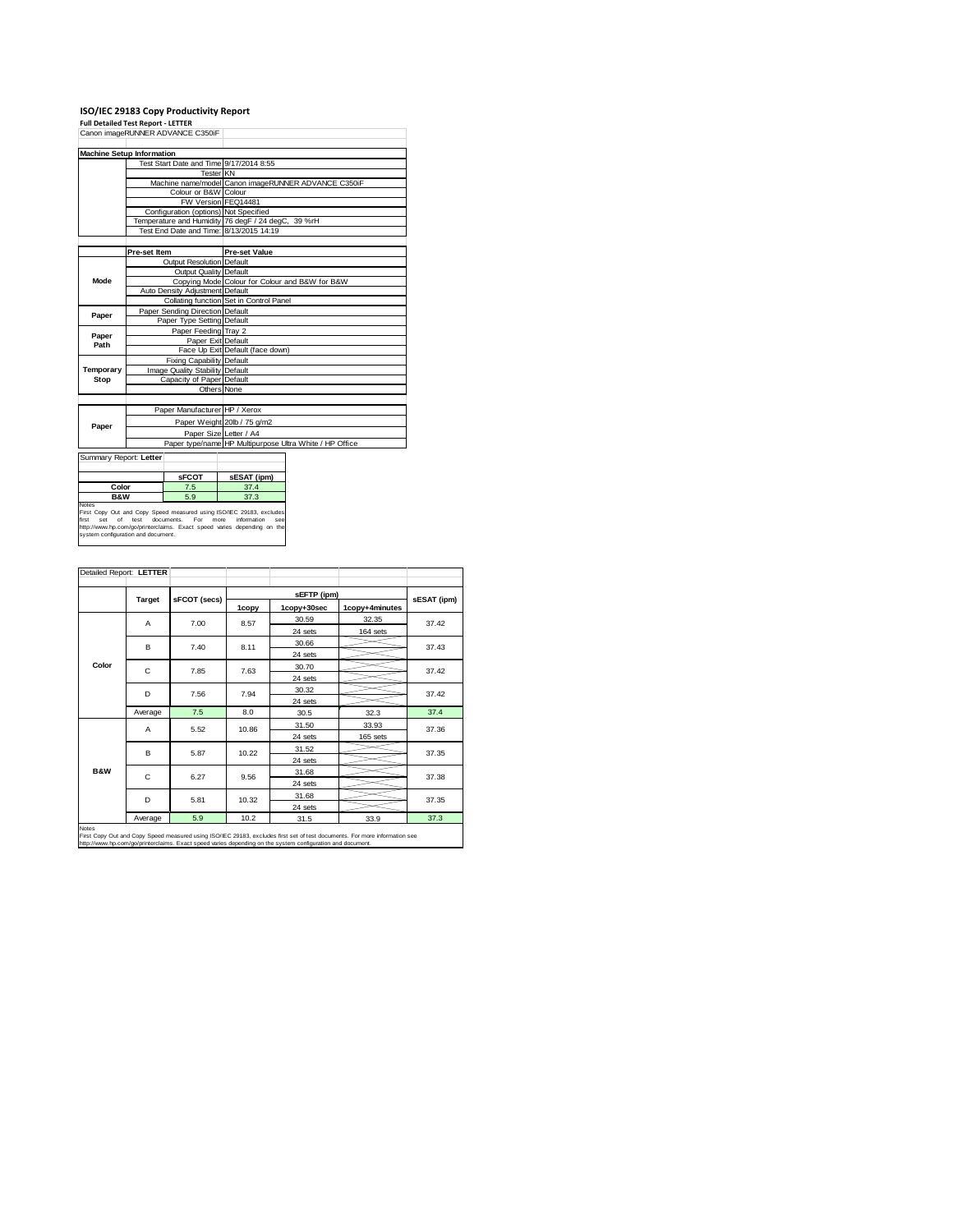### **ISO/IEC 29183 Copy Productivity Report Full Detailed Test Report ‐ A4**

| Canon imageRUNNER ADVANCE C350iF |                                         |                                                         |
|----------------------------------|-----------------------------------------|---------------------------------------------------------|
|                                  | <b>Machine Setup Information</b>        |                                                         |
|                                  | Test Start Date and Time 9/17/2014 8:55 |                                                         |
|                                  | <b>Tester KN</b>                        |                                                         |
|                                  |                                         | Machine name/model Canon imageRUNNER ADVANCE C350iF     |
|                                  | Colour or B&W Colour                    |                                                         |
|                                  | FW Version FEQ14481                     |                                                         |
|                                  | Configuration (options) Not Specified   |                                                         |
|                                  |                                         | Temperature and Humidity 76 degF / 24 degC, 39 %rH      |
|                                  | Test End Date and Time: 8/13/2015 14:19 |                                                         |
|                                  |                                         |                                                         |
|                                  | Pre-set Item                            | <b>Pre-set Value</b>                                    |
|                                  | <b>Output Resolution Default</b>        |                                                         |
|                                  | Output Quality Default                  |                                                         |
| <b>Mode</b>                      |                                         | Copying Mode Colour for Colour and B&W for B&W          |
|                                  | Auto Density Adjustment Default         |                                                         |
|                                  |                                         | Collating function Set in Control Panel                 |
| Paper                            | Paper Sending Direction Default         |                                                         |
|                                  | Paper Type Setting Default              |                                                         |
| Paper                            | Paper Feeding Tray 2                    |                                                         |
| Path                             | Paper Exit Default                      |                                                         |
|                                  |                                         | Face Up Exit Default (face down)                        |
|                                  | <b>Fixing Capability Default</b>        |                                                         |
| Temporary                        | Image Quality Stability Default         |                                                         |
| Stop                             | Capacity of Paper Default               |                                                         |
|                                  | Others None                             |                                                         |
|                                  |                                         |                                                         |
|                                  | Paper Manufacturer HP / Xerox           |                                                         |
| Paper                            |                                         | Paper Weight 20lb / 75 g/m2                             |
|                                  | Paper Size Letter / A4                  |                                                         |
|                                  |                                         | Paper type/name HP Multipurpose Ultra White / HP Office |
|                                  |                                         |                                                         |

Summary Report: **A4**

|                                                                                                    | <b>SFCOT</b>                                                                                                                                                                                                                   | sESAT (ipm)                           |
|----------------------------------------------------------------------------------------------------|--------------------------------------------------------------------------------------------------------------------------------------------------------------------------------------------------------------------------------|---------------------------------------|
| Colour                                                                                             | 7.4                                                                                                                                                                                                                            | 35.3                                  |
| <b>B&amp;W</b>                                                                                     | 6.1                                                                                                                                                                                                                            | 35.3                                  |
| <b>Notes</b>                                                                                       |                                                                                                                                                                                                                                |                                       |
| First Copy Out and Copy Speed measured using ISO/IEC 29183, exclude<br>Exat ant of tant dearnametr | Fee in the second state of the second state of the second state in the second state in the second state in the second state in the second state in the second state in the second state in the second state in the second stat | informacion.<br><b>CONTRACTOR</b><br> |

First Copy Out and Copy Speed measured using ISO/IEC 29183, excludes<br>first set of test documents. For more information see<br>http://www.hp.com/go/printerclaims. Exact speed varies depending on the<br>system configuration and do

| Detailed Report: A4 |               |              |       |                            |                |             |  |
|---------------------|---------------|--------------|-------|----------------------------|----------------|-------------|--|
|                     |               |              |       |                            |                |             |  |
|                     | <b>Target</b> | sFCOT (secs) | 1copy | sEFTP (ipm)<br>1copy+30sec | 1copy+4minutes | sESAT (ipm) |  |
|                     | A             | 7.43         | 8.08  | 29.01                      | 30.54          | 35.40       |  |
|                     |               |              |       | 23 sets                    | 156 sets       |             |  |
|                     | B             | 7.90         | 7.60  | 29.00                      |                | 35.40       |  |
|                     |               |              |       | 23 sets                    |                |             |  |
| Colour              | C             | 7.07         | 8.48  | 29.01                      |                | 35.40       |  |
|                     |               |              |       | 23 sets                    |                |             |  |
|                     | D             | 7.05         | 8.50  | 29.03                      |                | 35.39       |  |
|                     |               |              |       | 23 sets                    |                |             |  |
|                     | Average       | 7.4          | 8.1   | 29.0                       | 30.5           | 35.3        |  |
|                     | A             | 5.77         | 10.41 | 29.67                      | 31.72          | 35.35       |  |
|                     |               |              |       | 22 sets                    | 154 sets       |             |  |
|                     | B             | 6.35         | 9.45  | 29.91                      |                | 35.37       |  |
| <b>B&amp;W</b>      |               |              |       | 23 sets                    |                |             |  |
|                     | C             | 5.65         | 10.62 | 30.20                      |                | 35.35       |  |
|                     |               |              |       | 23 sets                    |                |             |  |
|                     | D             | 6.43         | 9.33  | 30.13<br>23 sets           |                | 35.36       |  |
|                     | Average       | 6.1          | 9.9   | 29.9                       | 31.7           | 35.3        |  |
| <b>Notes</b>        |               |              |       |                            |                |             |  |

Notes<br>First Copy Out and Copy Speed measured using ISO/IEC 29183, excludes first set of test documents. For more information see<br>http://www.hp.com/qo/printerclaims. Exact speed varies depending on the system configuration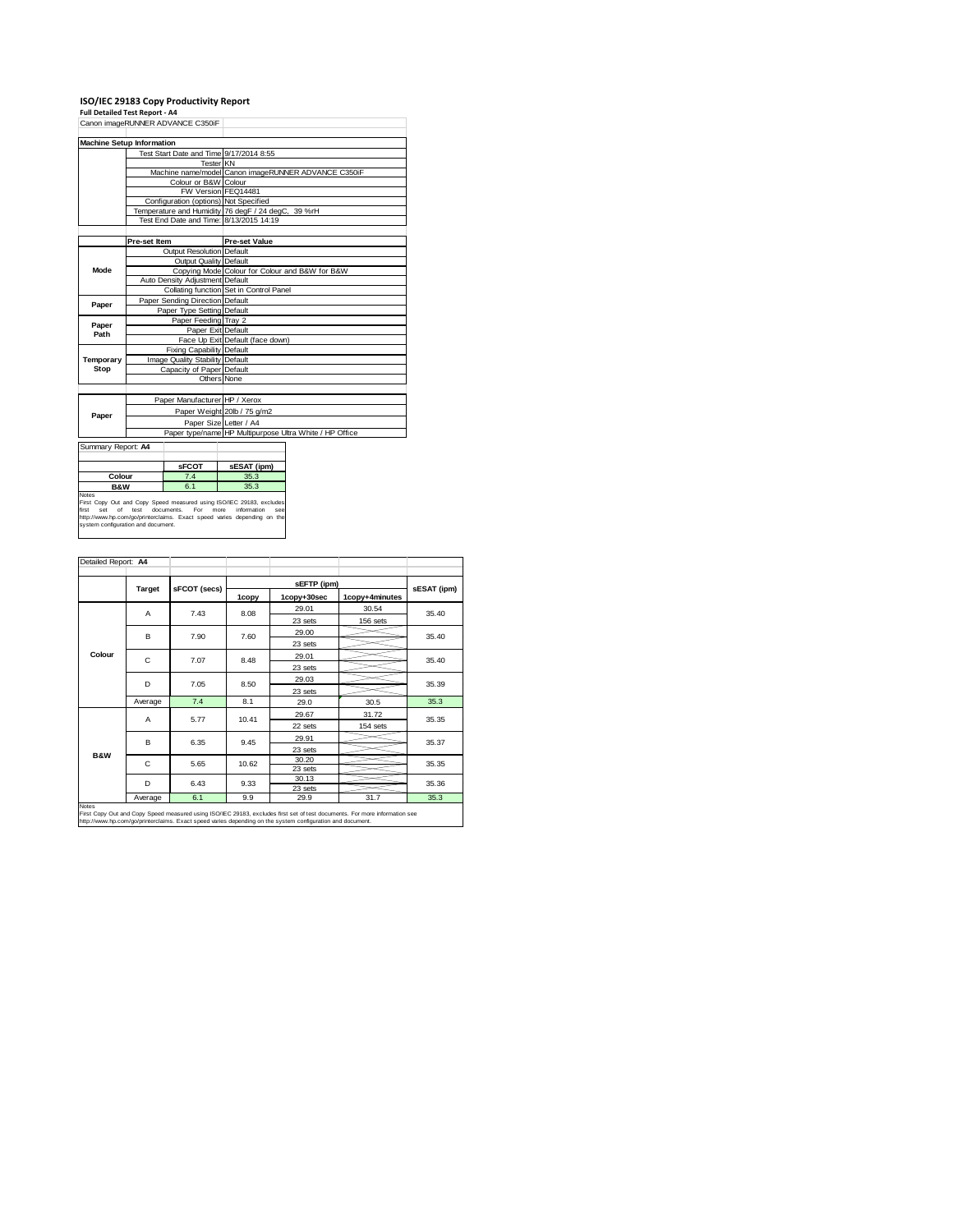### **ISO/IEC 24735 Copy Productivity Report Full Detailed Test Report ‐ LETTER**

| <b>Machine Setup Information</b>         |                                                                 |
|------------------------------------------|-----------------------------------------------------------------|
| Test Start Date and Time 10/8/2014 11:58 |                                                                 |
| Tester KN                                |                                                                 |
|                                          | Machine name/model Canon imageRUNNER ADVANCE C350iF             |
| Colour or B&W Colour                     |                                                                 |
| FW Version FEQ14481                      |                                                                 |
| Configuration (options) Not Specified    |                                                                 |
|                                          | Temperature and Humidity 76 degF / 25 degC, 29 %rH              |
| Test End Date and Time: 10/9/2014 13:20  |                                                                 |
|                                          |                                                                 |
| Pre-set Item                             | <b>Pre-set Value</b>                                            |
| Output Resolution Default                |                                                                 |
| Output Quality Default                   |                                                                 |
| Copying Mode Default                     |                                                                 |
| Auto Density Adjustment Default          |                                                                 |
|                                          | Collating function Activated (if not activated in default mode) |
| Paper Sending Direction Default          |                                                                 |
| Paper Type Setting Default               |                                                                 |
|                                          | Paper Feeding Standard cassette                                 |
|                                          | Paper Exit Standard exit tray                                   |
| Face Up Exit Default                     |                                                                 |
| <b>Fixing Capability Default</b>         |                                                                 |
| Image Quality Stability Default          |                                                                 |
| Capacity of Paper Default                |                                                                 |
|                                          | Others Default                                                  |
|                                          |                                                                 |
| Paper Manufacturer HP / Xerox            |                                                                 |
|                                          | Paper Weight 20lb / 75 g/m2                                     |
| Paper Size Letter / A4                   |                                                                 |
|                                          |                                                                 |

|                         | ISO/IEC 24735 Copy Productivity Report |             |            |                 |                 |                                                    |  |
|-------------------------|----------------------------------------|-------------|------------|-----------------|-----------------|----------------------------------------------------|--|
| Detailed Report: LETTER |                                        |             |            |                 |                 |                                                    |  |
|                         |                                        | FSOT (secs) |            | EFTP (ipm)      |                 | ESAT (ipm)                                         |  |
|                         | <b>Copying Mode</b>                    | 1 set only  | 1 set only | $1$ set + 30sec | 1 set + 4 $min$ | $1$ set $+30$ sec                                  |  |
|                         | 1:1                                    | 14.75       | 16.26      | 32.22           | 31.42           |                                                    |  |
|                         |                                        |             | (1 set)    | 8 sets          | 43 sets         | 37.42<br>37.42<br>37.42<br>37.35<br>37.40<br>35.84 |  |
| <b>Color Mode</b>       | 1:2                                    | 19.56       | 12.26      | 29.80           |                 |                                                    |  |
|                         |                                        |             | $1$ set)   | 8 sets          |                 |                                                    |  |
|                         | 2:2                                    | 25.70       | 9.32       | 26.52           |                 |                                                    |  |
|                         |                                        |             | (1 set)    | 8 sets          |                 |                                                    |  |
|                         | 1:1                                    | 13.32       | 18.01      | 32.89           | 33.92           |                                                    |  |
| <b>B&amp;W</b> mode     |                                        |             |            | 8 sets          | 43 sets         |                                                    |  |
|                         | 1:2                                    | 18.50       | 12.96      | 30.20           |                 |                                                    |  |
|                         |                                        |             |            | 8 sets          |                 |                                                    |  |
|                         | 2:2                                    | 24.60       | 9.74       | 26.86<br>8 sets |                 |                                                    |  |
| Notes                   |                                        |             |            |                 |                 |                                                    |  |

**Re** is<br>orts located: http://www.hp